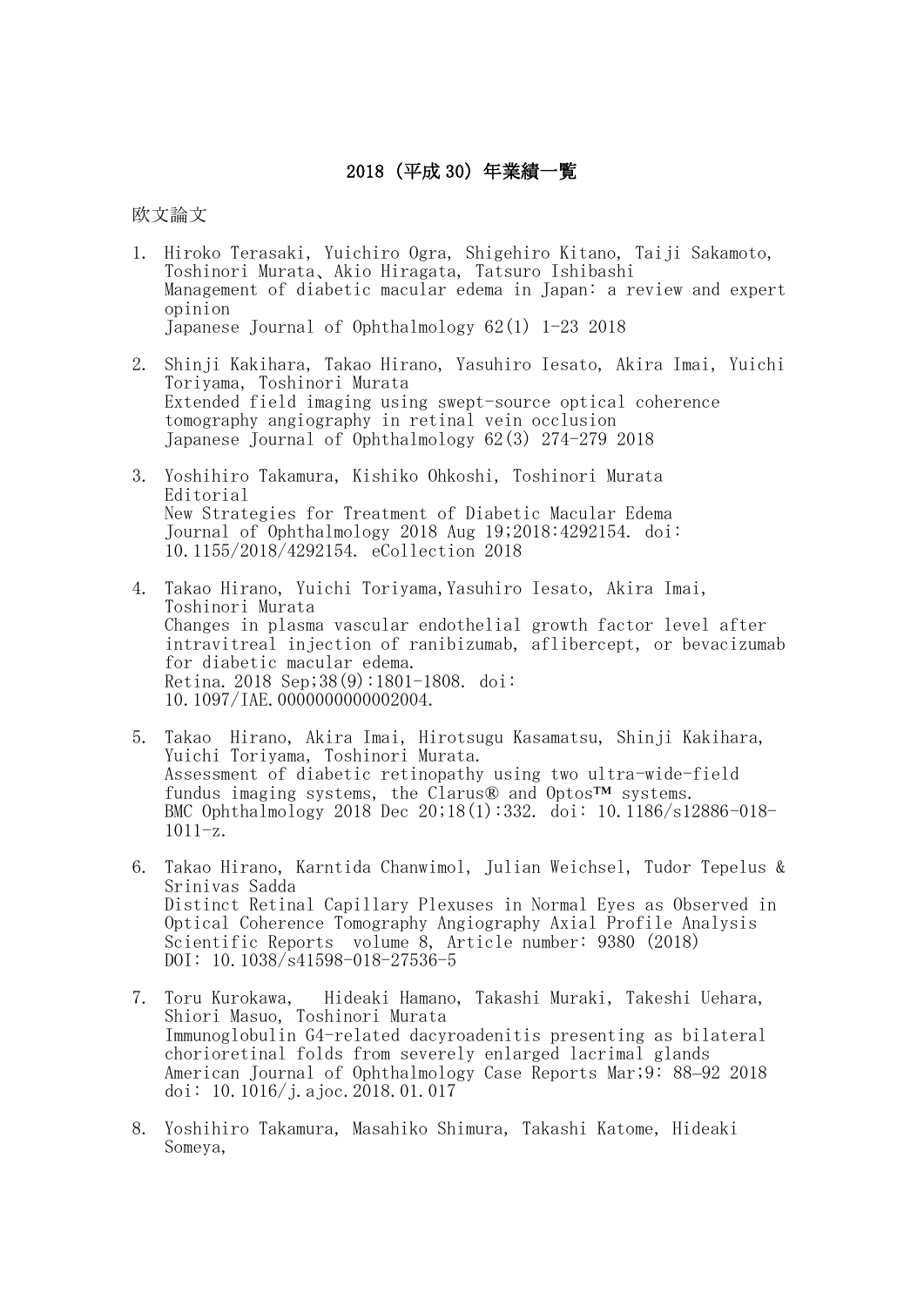Masahiko Sugimoto, Takao Hirano, Taiji Sakamoto, Makoto Gozawa, Takehiro Matsumura, Masaru Inatani: writing committee of Japan-Clinical Retina Research Team(J-CREST) Effect of intravitreal triamcinolone acetonide injection at the end of vitrectomy for vitreous hemorrhage related to proliferative diabetic retinopathy Br J Ophthalmol. 2018 Oct;102(10):1351-1357. doi: 10.1136/bjophthalmol-2017-311377. Epub 2018 Jan 17.

9. Iesato Y, Tanaka M, Murata M, Kitahara J, Hirano T, Kurenuma T, Yoshida N, Murata T. Complete regression of branching vascular network in polypoidal choroidal vasculopathy by ranibizumab and photodynamic therapy, two case reports. BMC Ophthalmol. 2018 Nov 3;18(1):284. doi: 10.1186/s12886-018- 0952-6.

## 分担執筆

- 1. 松田 順繁、平野 隆雄 糖尿病網膜症 すぐに役立つ眼科日常診療のポイント 一私はこうしているー 全日本病 院出版会 2018 年 10 月
- 2. 高野 喜隆、平野 隆雄 【すぐわかる!すごくわかる!OCT・OCTA 検査"いいとこ取り"マスターガイ ド】 今は OCT、OCTA でここまで撮影できるって、本当? 眼科ケア 20 (10) 934-941 2018
- 3. 富士原 仁美、平野 隆雄 【すぐわかる!すごくわかる!OCT・OCTA 検査"いいとこ取り"マスターガイ ド】 コマ送りでわかる!OCT・OCTA 検査の基本 眼科ケア 20 (10) 942-953 2018
- 4. 鳥山 佑一 進化する OCT 活用術 糖尿病網膜症、網膜静脈閉塞症、網膜動脈閉塞症. OCULISTA. 全日本病院出版会. 60(34-43), 2018
- 5. 鳥山 佑一、村田 敏規 抗 VEGF 薬による糖尿病黄斑浮腫治療 月刊糖尿病 114 Vol.10 No.9 66-74

## 和文論文

- 1. 鳥山 佑一 特集 進化する OCT 活用術 糖尿病網膜症、網膜静脈閉塞症、網膜動脈閉 塞症 OCUTISTA 60 34-43 2018
- 2. 加齢黄斑変性症―治療法の進展 家里 康弘、村田 敏規 Cefiro 28 25-30 2018